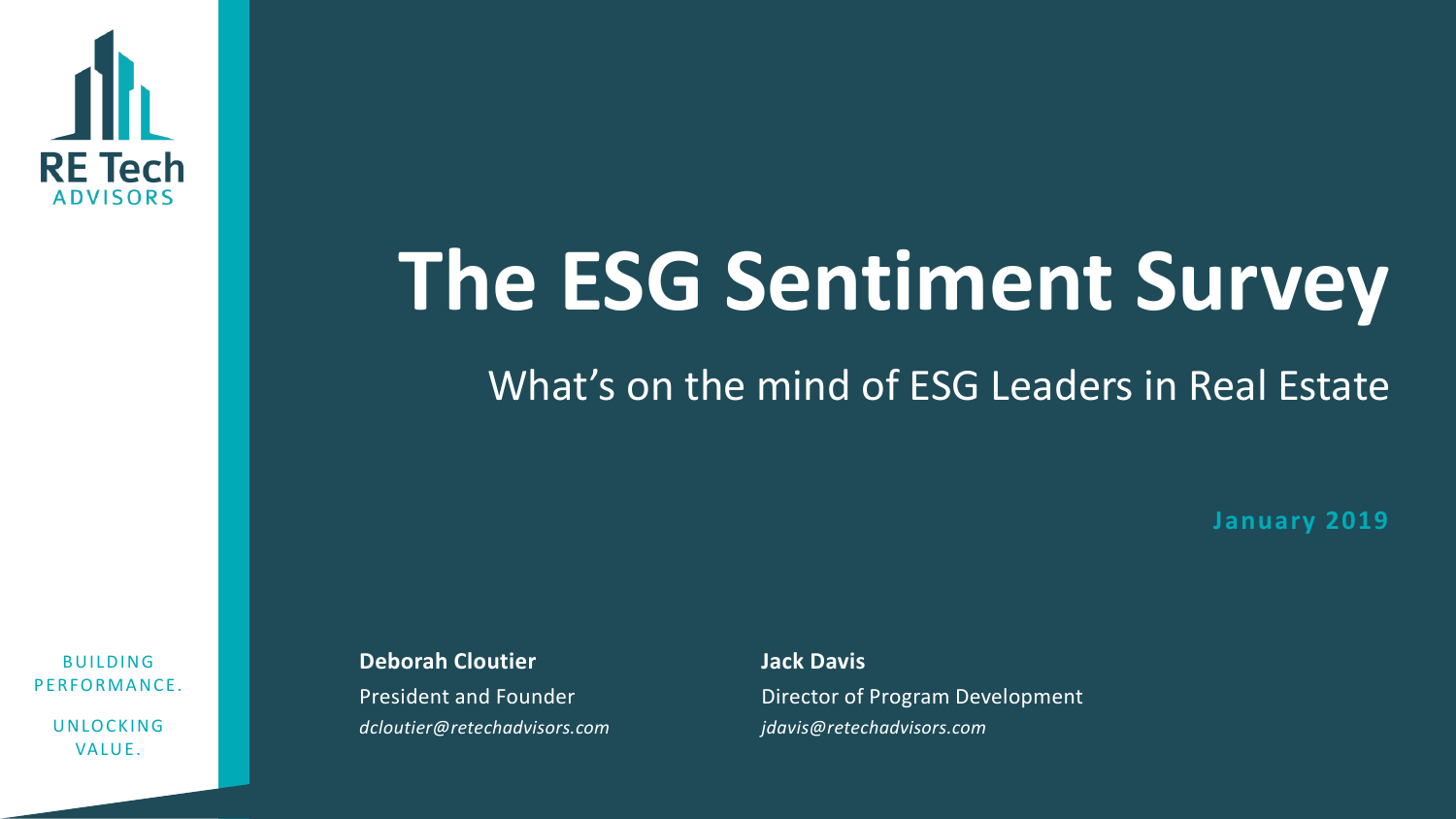### **Welcome**



#### **Friends and Colleagues,**

We at RE Tech Advisors are pleased to share the results of our first annual "ESG Sentiment Survey." Our goal with this effort is to take a barometer reading of leaders in sustainability in commercial real estate, and understand what issues, trends, hopes, and frustrations are influencing their work. We hope to conduct this survey annually going forward, tracking many of the responses over time to show changes year to year.

The following pages summarize the results, including interesting quotes and direct statements from many of the respondents. We sent this survey to a select group of over 100 real estate professionals, 35 of which completed the full survey. Based on this information, 2018 was a year of significant progress. Respondents reported making headway on stakeholder engagement and building internal buy-in within their organizations. Budgets are trending slightly upwards, and the overall profile of ESG issues as a part of real estate investment management shows signs of increased recognition.

But work remains and challenges continue. Significant respondents see a priority need to strengthen and enhance their organizational buy-in – whether that means better articulating the business case or simply improving understanding of how ESG factors can add value in real estate. Energy efficiency still remains a primary focus of the industry, but new issues such as climate risks, health and wellness, smart buildings, and tenant/resident engagement are moving to the front of the line.

Data management remains a headache, and there is some sign of "reporting fatigue" among respondents. But the passion and excitement for diverse and emerging topics such as energy storage, smart meters, renewables, and building analytics is palpable. We look forward to seeing what emerges next in our ESG corner of the real estate marketplace.

For those of you who participated, we thank you for your input and appreciate your insights. Based on the results, we believe 2019 will be another year of great opportunities and interesting challenges, and we look forward to continuing to collaborating with and support your leadership in the year ahead.

Thank you,

**Deb Cloutier Jack Davis**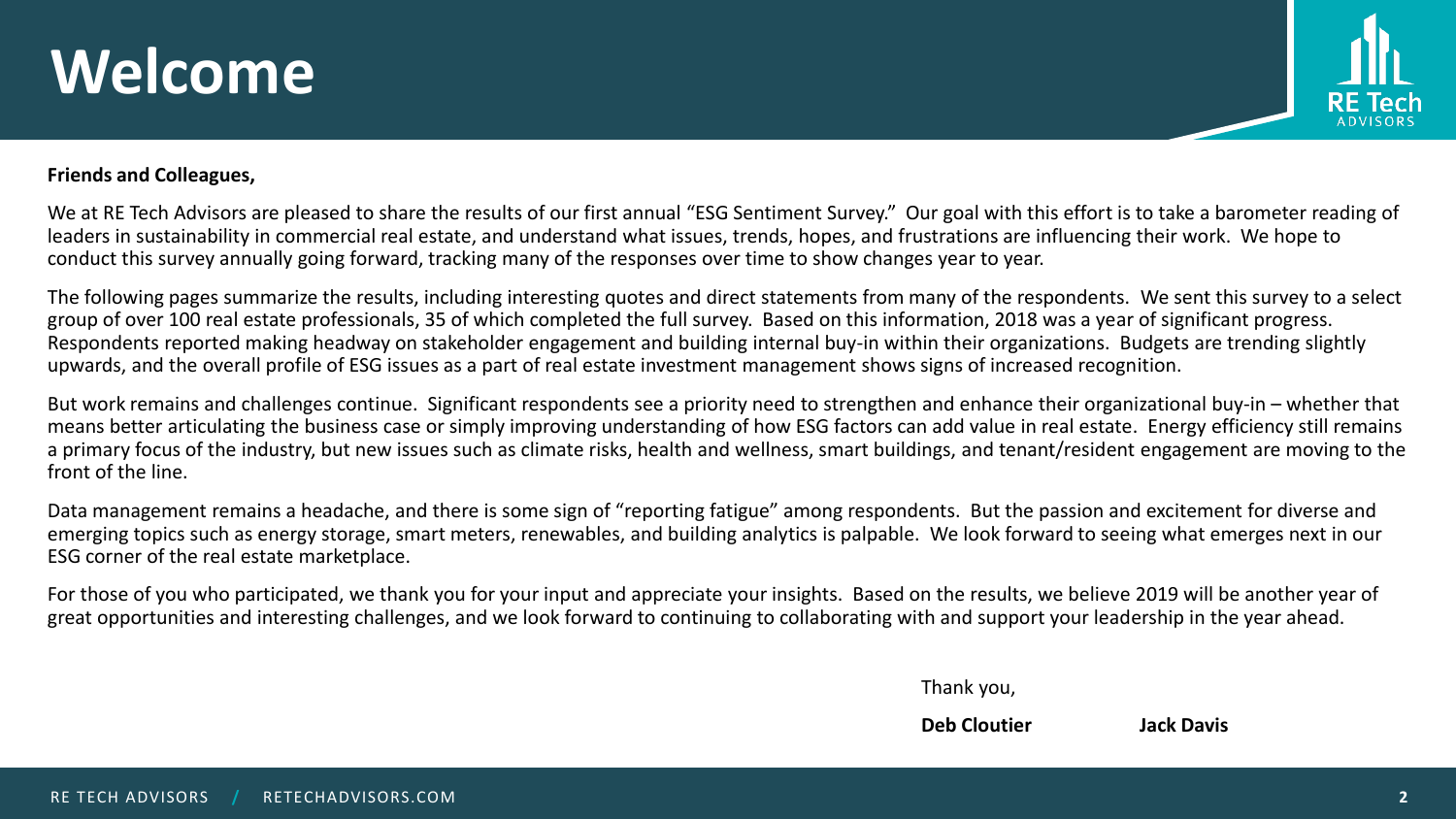### **About the Respondents**



Which of the following best describes your organization's primary function?



Which of the following best describes your role in your organization?

How long has your ESG program or the program you support been in place?



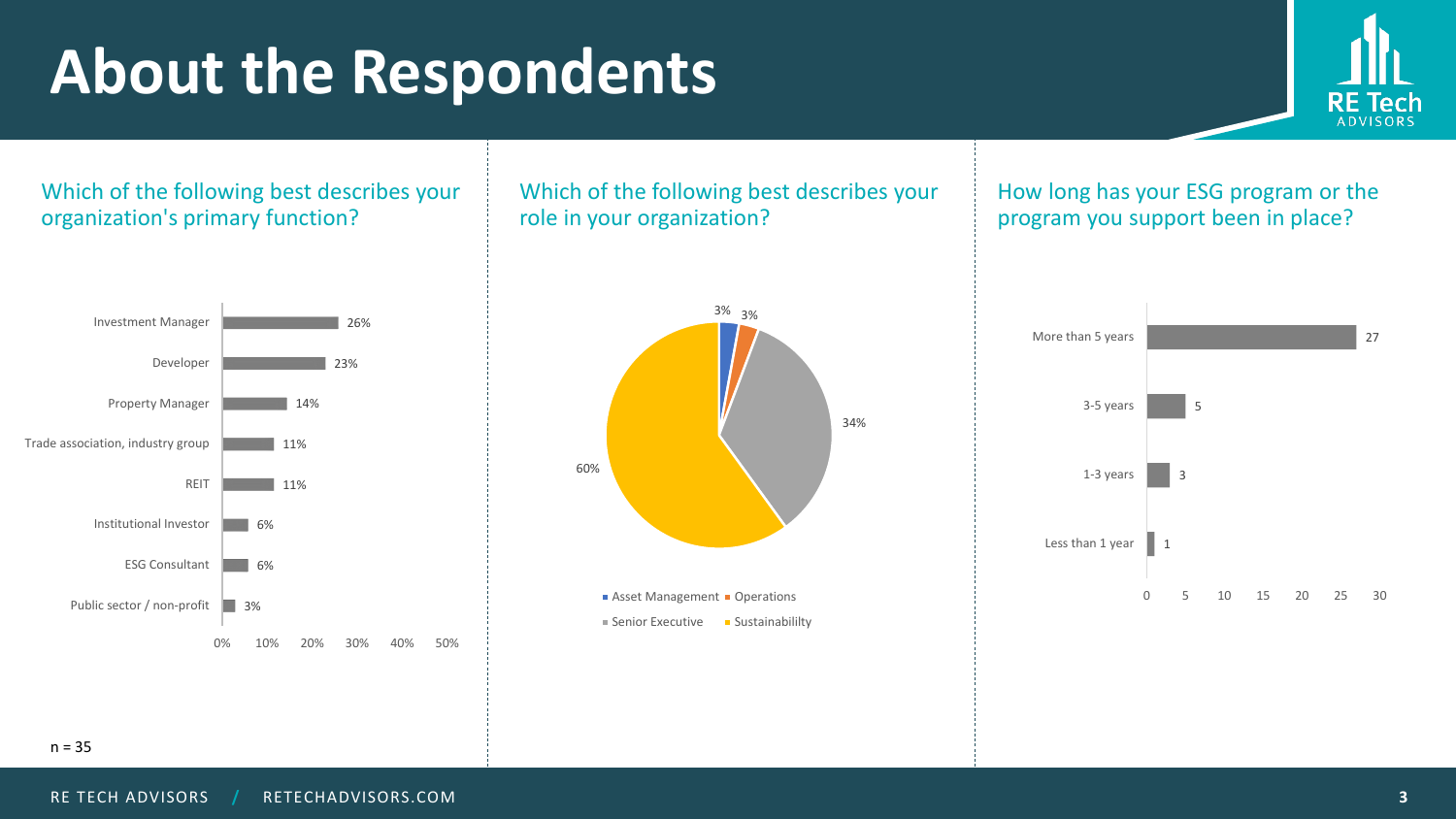

#### In a few words, describe your greatest success in the past year:



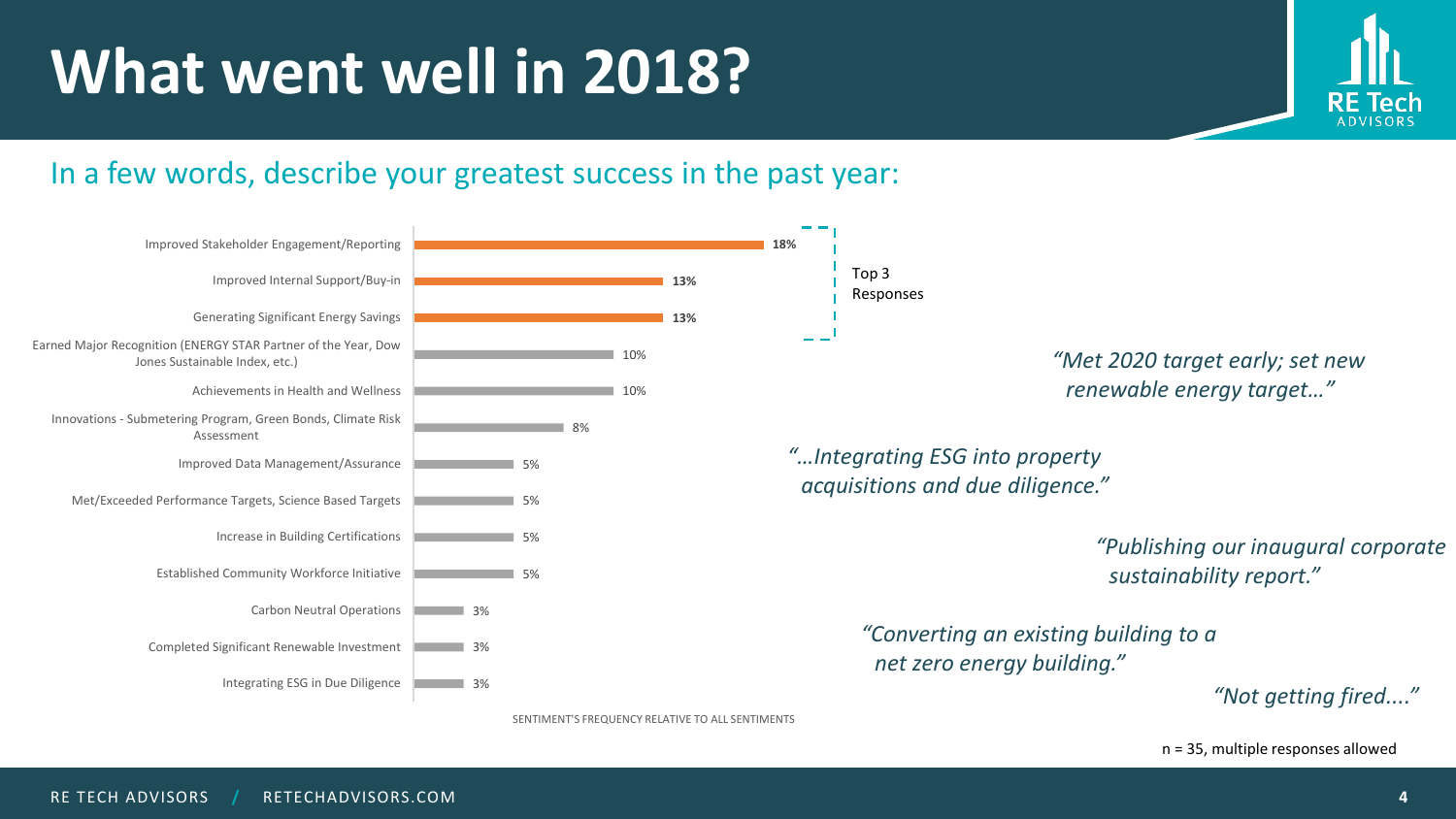## **Budget, Awareness, and Support**



Compared to 2018, do you expect your How would you categorize the awareness How would you categorize the support for of ESG initiatives within your organization 2019 budget for ESG programs and ESG initiatives within your organization or activities to: or the organization you support? the organization you support?  $\bullet$  $\bullet$  $\bullet$   $\bullet$ Very strong - 3% 50% 47% ESG is an organizational 2018 position imperative Very strong - ESG is well-understood (Avg. 3.1)organization-wide 2018 position Moderate (Avg. 2.1)  $\overline{2}$ Moderate Neutral - The Increase significantly Increase slightly Stay about the same organization tolerates my ESG work Sporadic Passive/Aggressive Minimal – "What does Little to no support – ESG mean again?" every ESG discussion is a battle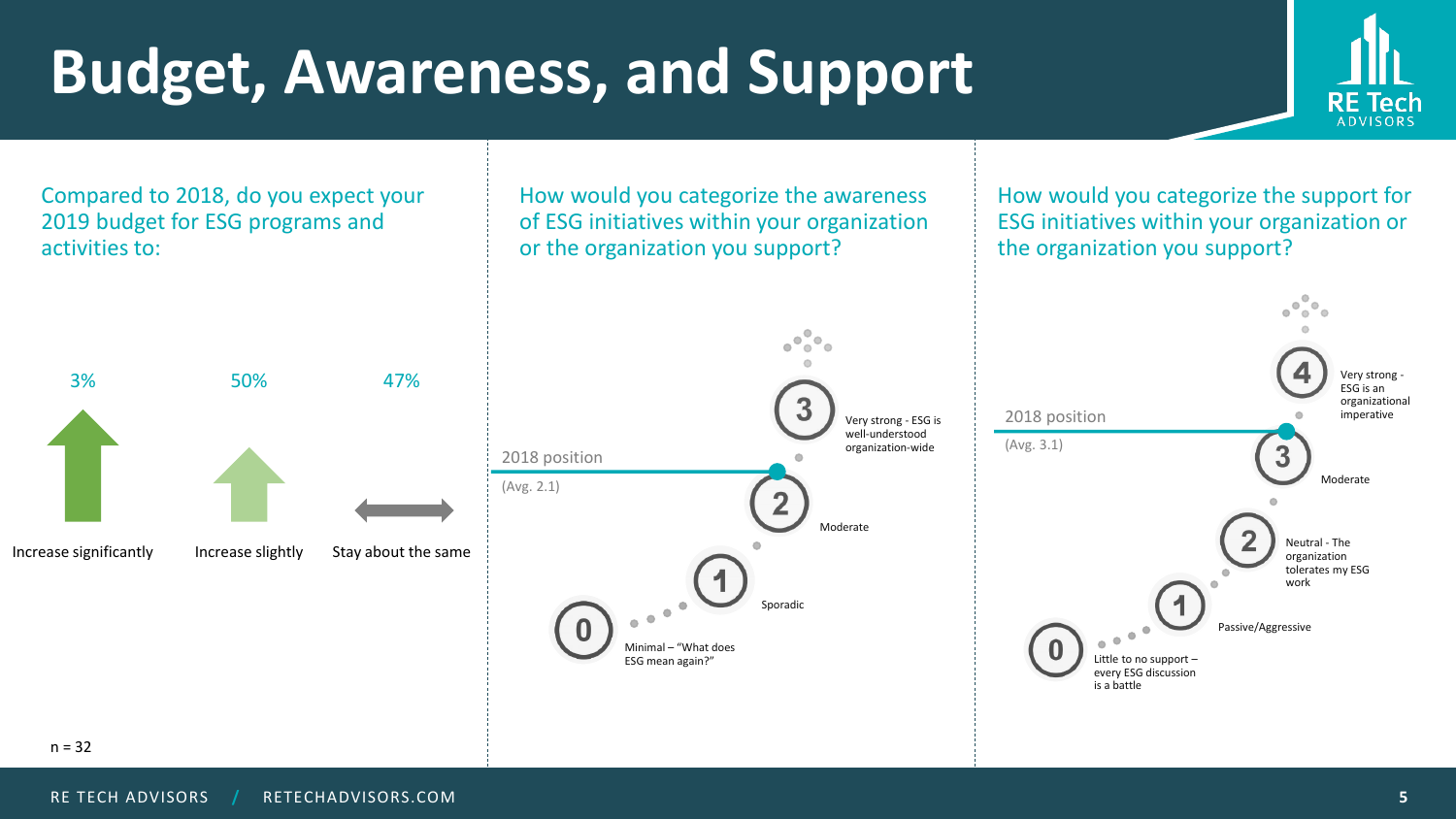### **Career and Progress**



Please indicate the extent to which you agree/disagree with the following statement: "My focus on ESG has a positive impact on my future career trajectory."

How would you categorize the performance of your ESG/ Sustainability program in the past year?

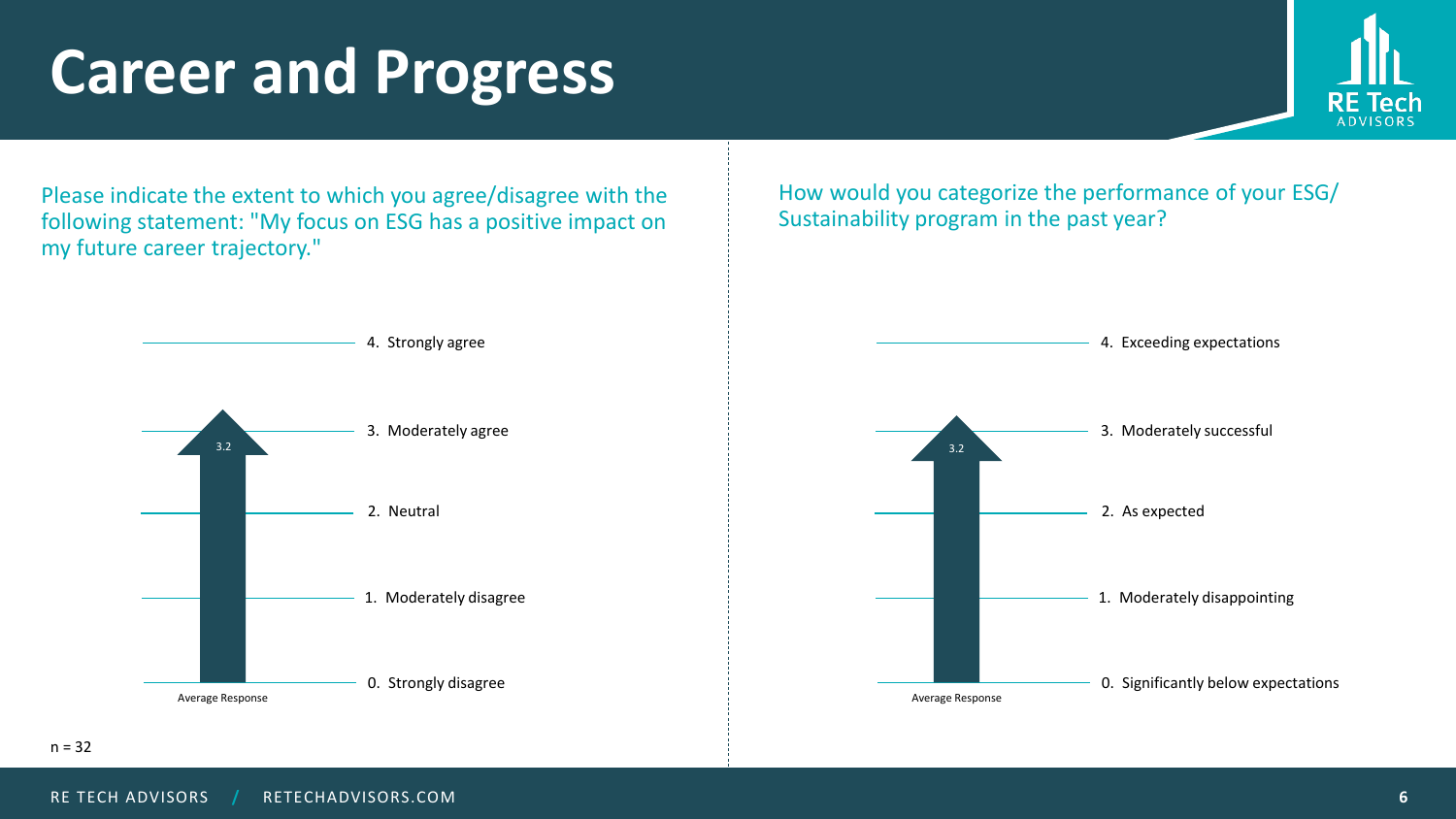#### **What is the focus for 2019?**

#### In a few words, what is your top ESG priority for the next year?

**23% 20% 20%** % OF TOTAL RESPONDENTS % OF TOTAL RESPONDENTS **17% 17%** 11% 9% 9% 9% 6% 6% 6% 6% 6% 3% Waste, Supply Chain Internal Buy-In/Business Case/Training Internal Buy-In/Business Case/Training Stakeholder Commun Stakeholder Communications/Reporting Waste, GHG) Improve Performance (Energy, Water, Climate Risk/TCFD Reslience Reslience Establish/Refine Strategy/Policies Improve Data Management Health & Wellness Grow/Improve Programs Increase Green Building Certifications Increase Green Building Certifications Set/Refine Goals Renewables Renewables Supply Chain Social Issues Social Issues Address Triple-Net Barriers Climate Risk/TCFD Establish/Refine Strategy/Policies Grow/Improve Programs Set/Refine Goals mprove Performance (Energy, Water, mprove Data Management **Health & Wellness Address** GHG) Triple-Net Barriers ications/Reporting

*"Continue to quantify the business value of ESG; implementing the recommendations of TCFD…"*

*"…make our program more visible across our company and industry, globally."*

> *"…develop stronger adaptation and resilience strategies…"*

*"Further development of ESG data integration into investment analysis and financial models…"*

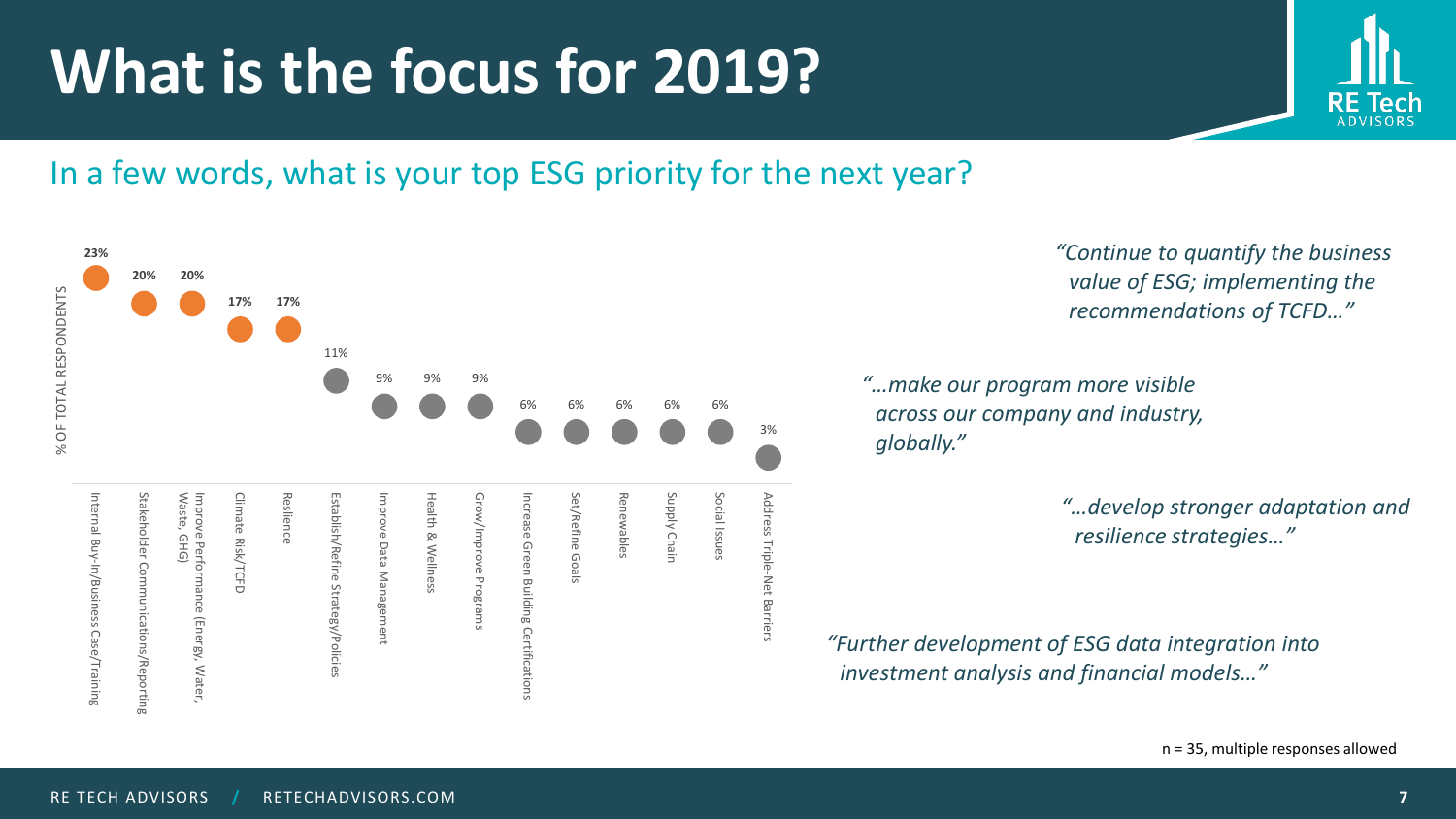#### RE TECH ADVISORS **/** RETECHADVISORS.COM **8**

## **What about GRESB?**

In your view, GRESB...

|                                                                                                          | Strongly<br>disagree | <b>Disagree</b> | Agree | Strongly<br>agree |
|----------------------------------------------------------------------------------------------------------|----------------------|-----------------|-------|-------------------|
| Provides actionable and material information<br>to stakeholders.                                         |                      |                 |       |                   |
| Provides an accurate view into the progress<br>made by me and my peers.                                  |                      |                 |       |                   |
| Fosters collaboration and buy-in within my<br>organization.                                              |                      |                 |       |                   |
| Appropriately assesses the value of my ESG<br>efforts.                                                   |                      |                 |       |                   |
| Strikes the right balance between cost/effort of<br>participation and value provided to<br>stakeholders. |                      |                 |       |                   |
|                                                                                                          | 0                    | 1               | 2     | 3                 |

*"GRESB is very challenging and we are finally noticing internal stakeholders understanding the importance of GRESB to investors .* 

*"I don't believe that our investors are using GRESB. It is more of a report card we use to measure ourselves against our peers…"*

> *"…investors don't read the minute details…only look at the score."*

*"It helps frame conversations with senior leaders when we are implementing new ideas."*

> *"The opportunity cost of GRESB is large. There are many improvement projects not completed due to time spent on our reporting efforts."*

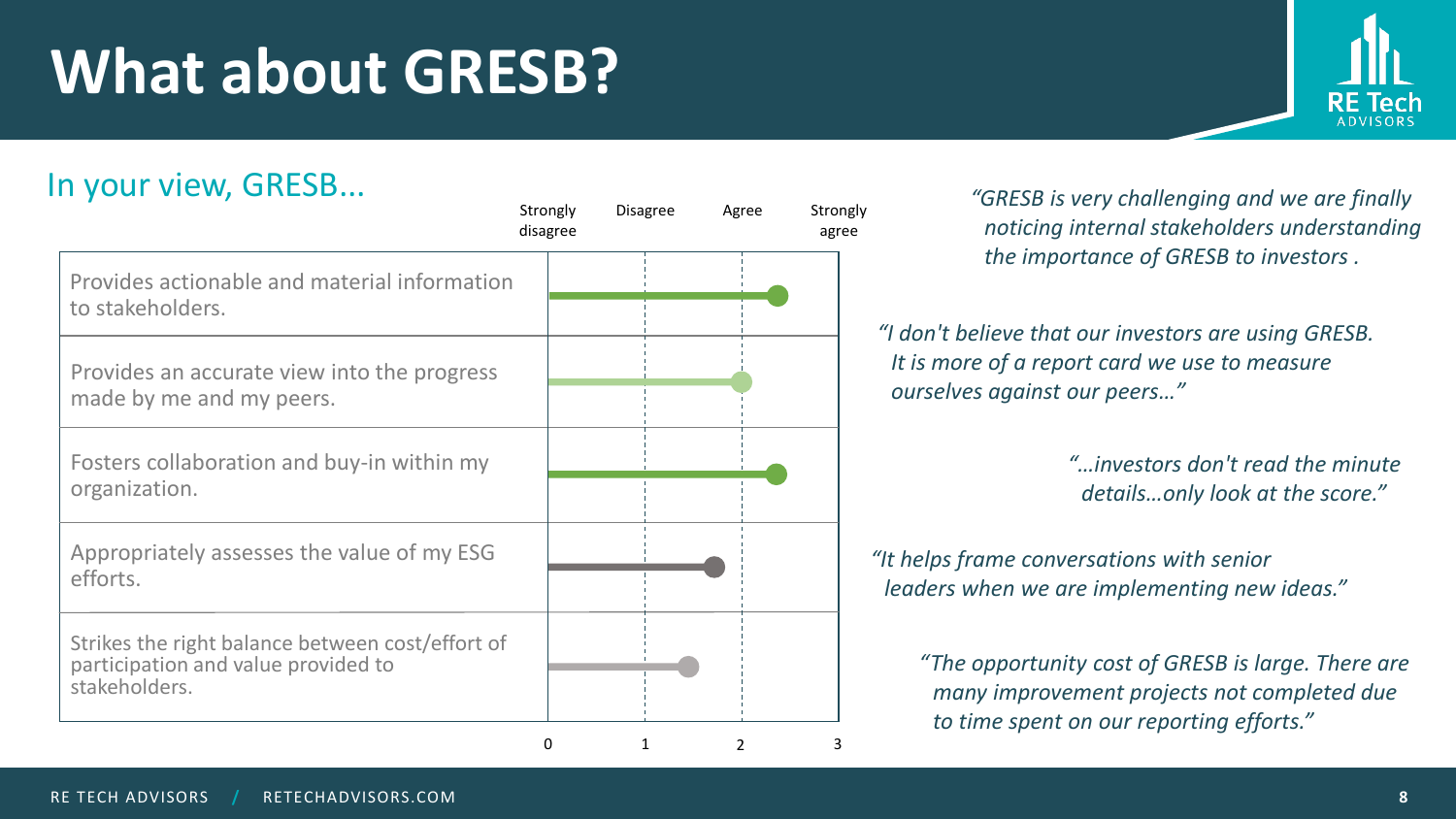## **Strategic focus areas for 2019**



#### How important are the following to the success of your ESG strategy in the next year?

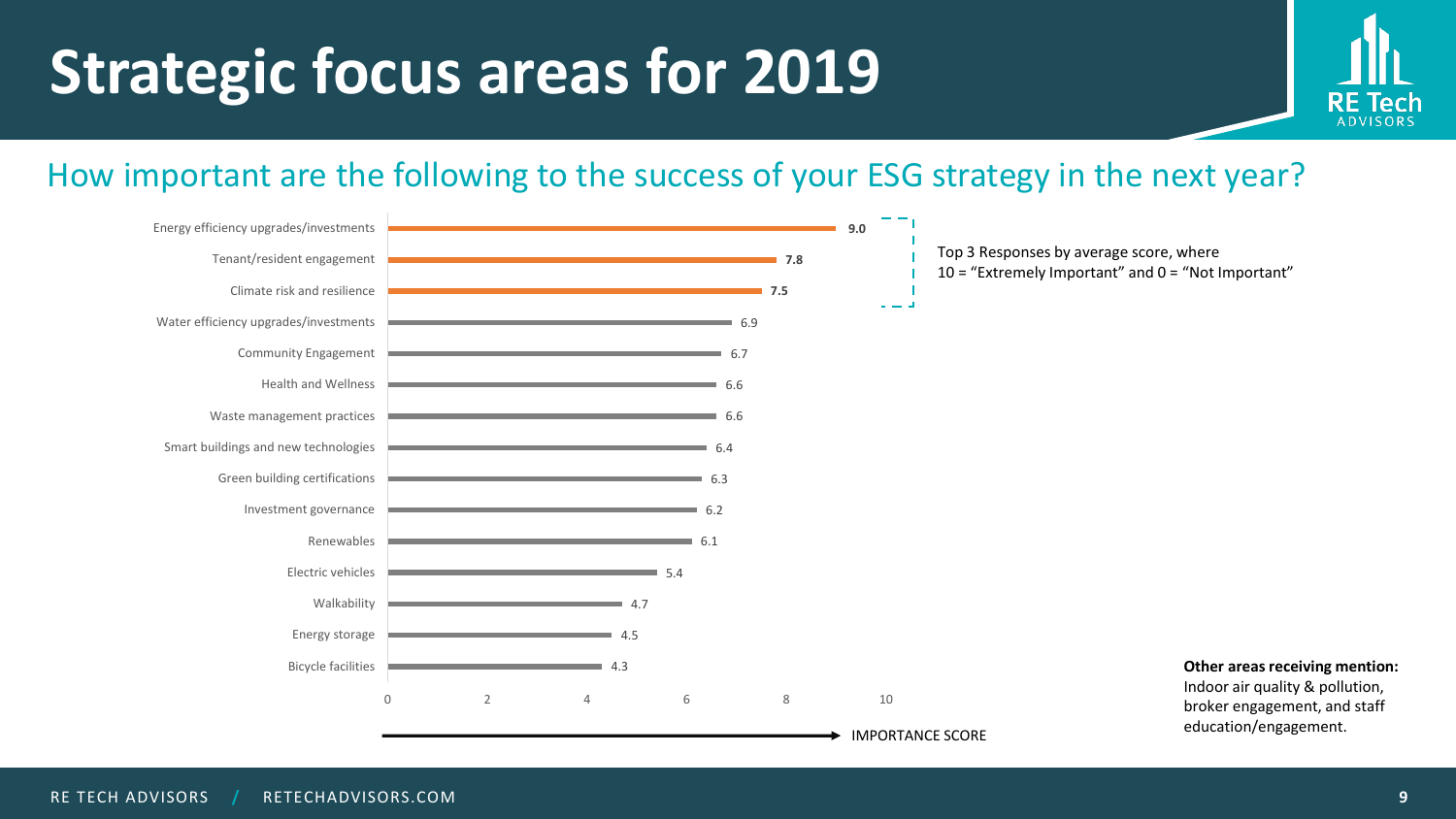### **Favorite focus areas**



#### What ESG issues do you personally feel the most passionate about or enjoy working on?

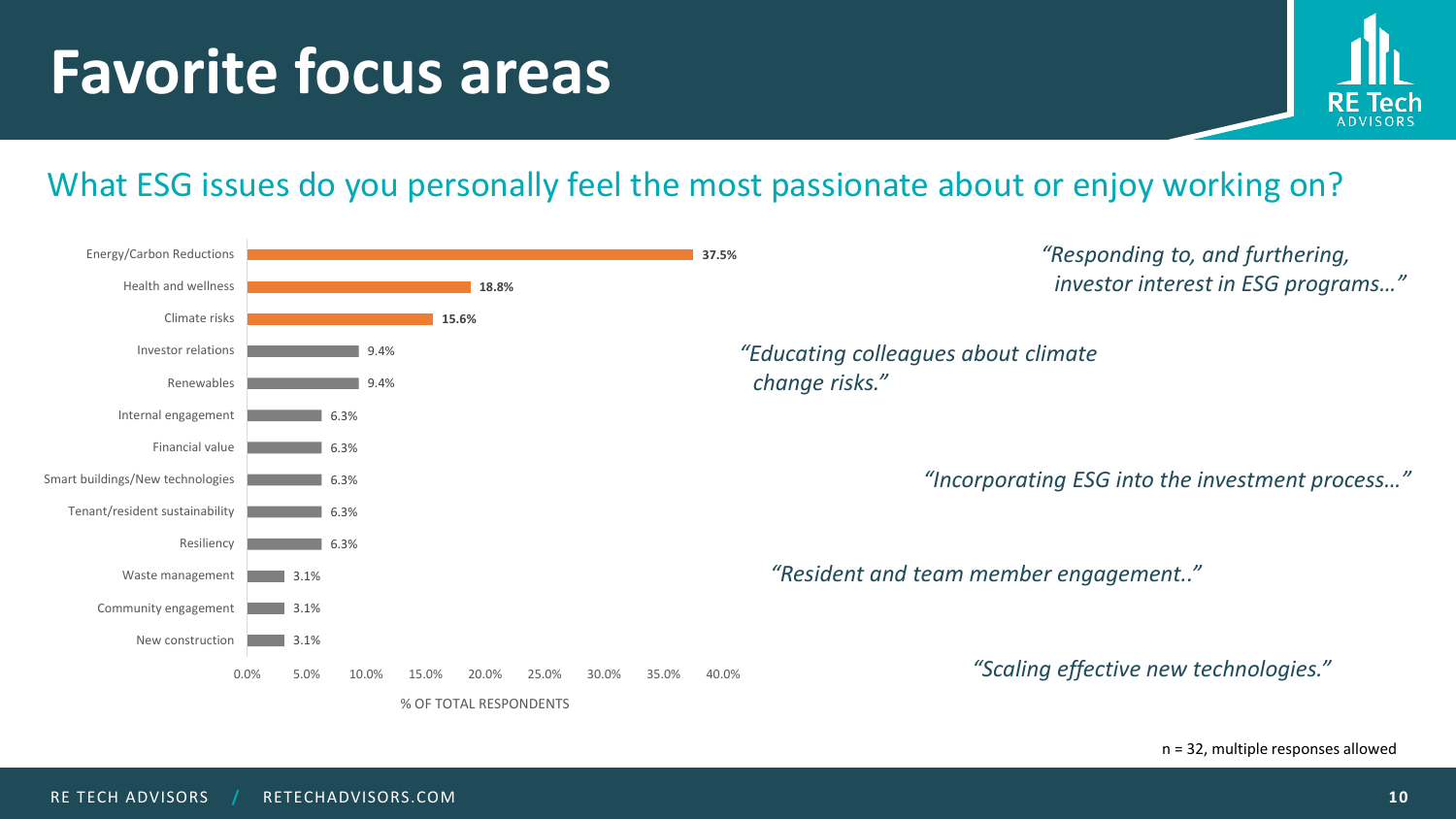## **Areas of frustration**



#### What ESG issues cause you the most frustration?

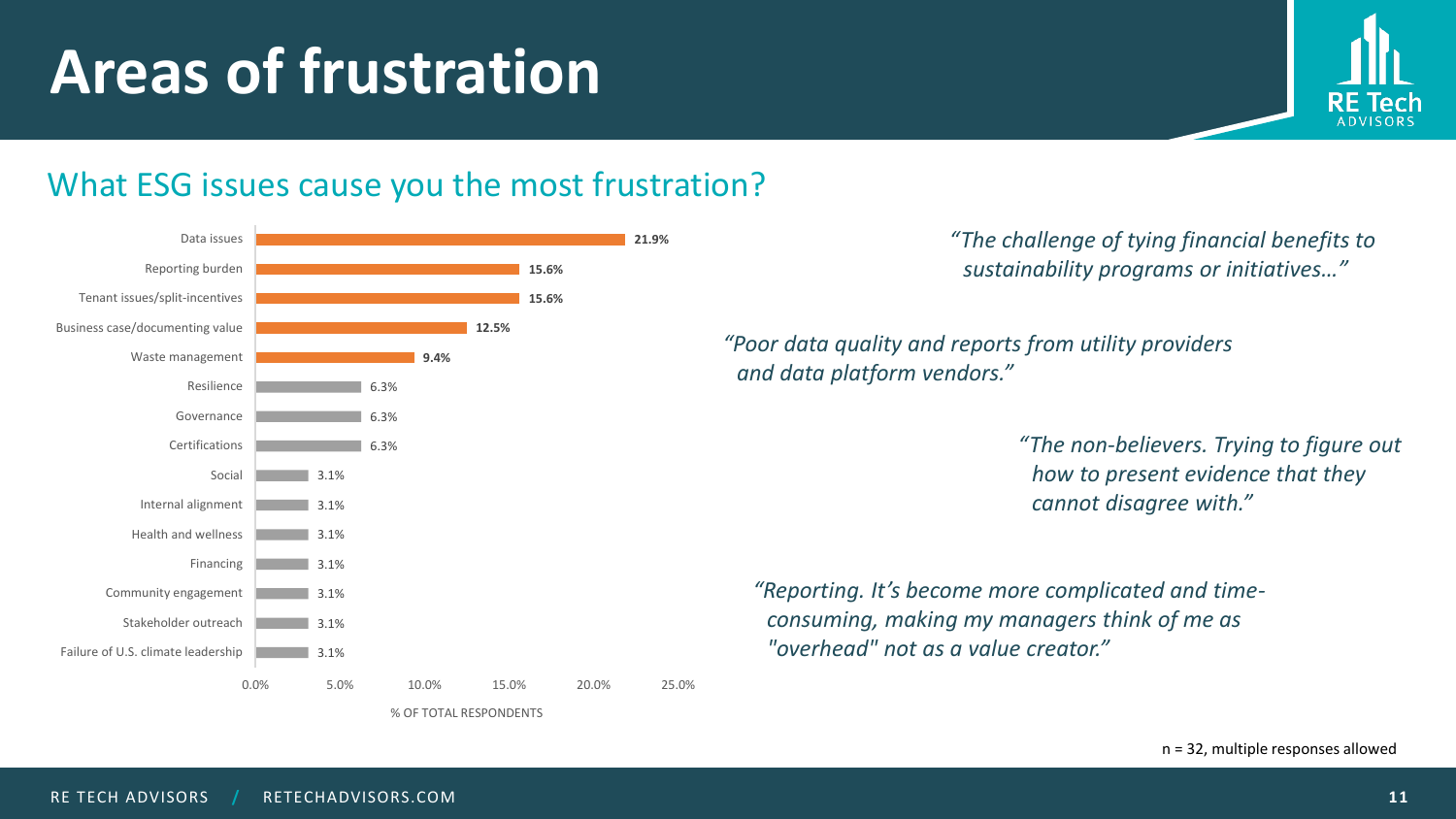### **What's new?**



#### What new technology, building amenity, or real estate innovation are you most excited about at the moment?